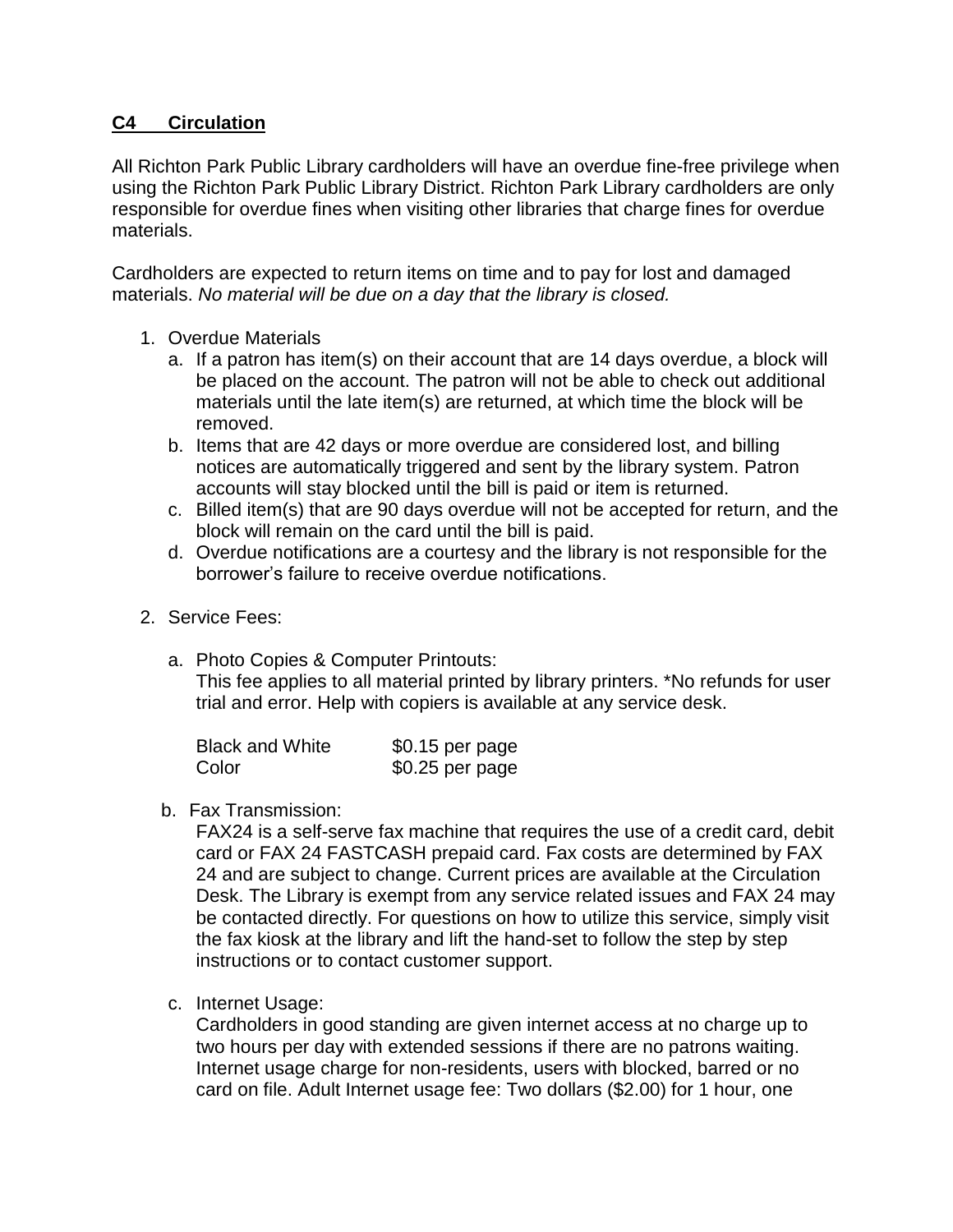dollar (\$1.00) for half hour. Additional sessions may be purchased if a computer is available and no patrons are waiting in increments of \$1.00 for each additional half hour.

d. Special Collection Return Fee:

While most of the materials checked out from the Richton Park Public Library District can be returned at any area library, there are specially marked items that require they only be returned to the Richton Park Public Library District. These items are clearly marked with a label and will incur a \$20 charge if they are returned to another library.

e. Fees for Replacement Library Cards The cost to replace an adult or juvenile library card is \$1.00 per card. There is no limit imposed on the number of replacement cards to be had.

## 3. SWAN Interlibrary Loan

When items are not immediately available for patron use, patrons may place a hold for that item in the SWAN library system. When the item is ready to be picked up, the library system automatically triggers a courtesy notice directly to the patron's email or phone. Holds are automatically cancelled on items that are not picked up within the allotted time indicated on the notification generated. Expired holds trigger a subsequent cancellation notice informing the patron of the action.

If a patron puts an item on hold that cannot be located, a hold cancellation notice will be sent automatically.

If a patron checks the library catalog and locates an item available at the Richton Park Public Library, that patron can call the library and request a RESERVE on that item. The patron will have three (3) days to pick-up and check out the item. Failure to collect the item within the allotted three (3) day RESERVE, the item will automatically be removed from the RESERVE shelf and returned to the inventory.

## 4. OCLC First Search Interlibrary Loan

When patrons want material that is not available within the SWAN library system, we ask other agencies to provide it. This is the process of interlibrary loan. Materials borrowed through interlibrary loan follow the First Search OCLC rules for loaning. For more information on OCLC loan rules and fines and fees, speak to the Head of Adult Services. When requesting through First Search OCLC, we only request items from within the state of Illinois (if available).

## 5. Length of Loans

The Richton Park Public Library District circulates materials in a variety of formats including books, magazines, audiobooks, playaways, CD's, DVDs, Bluray, Wii, PlayStation, XBOX, Nintendo Switch, and educational kits. The following terms of loan are applicable as indicated and the number allowed refers to a cardholder: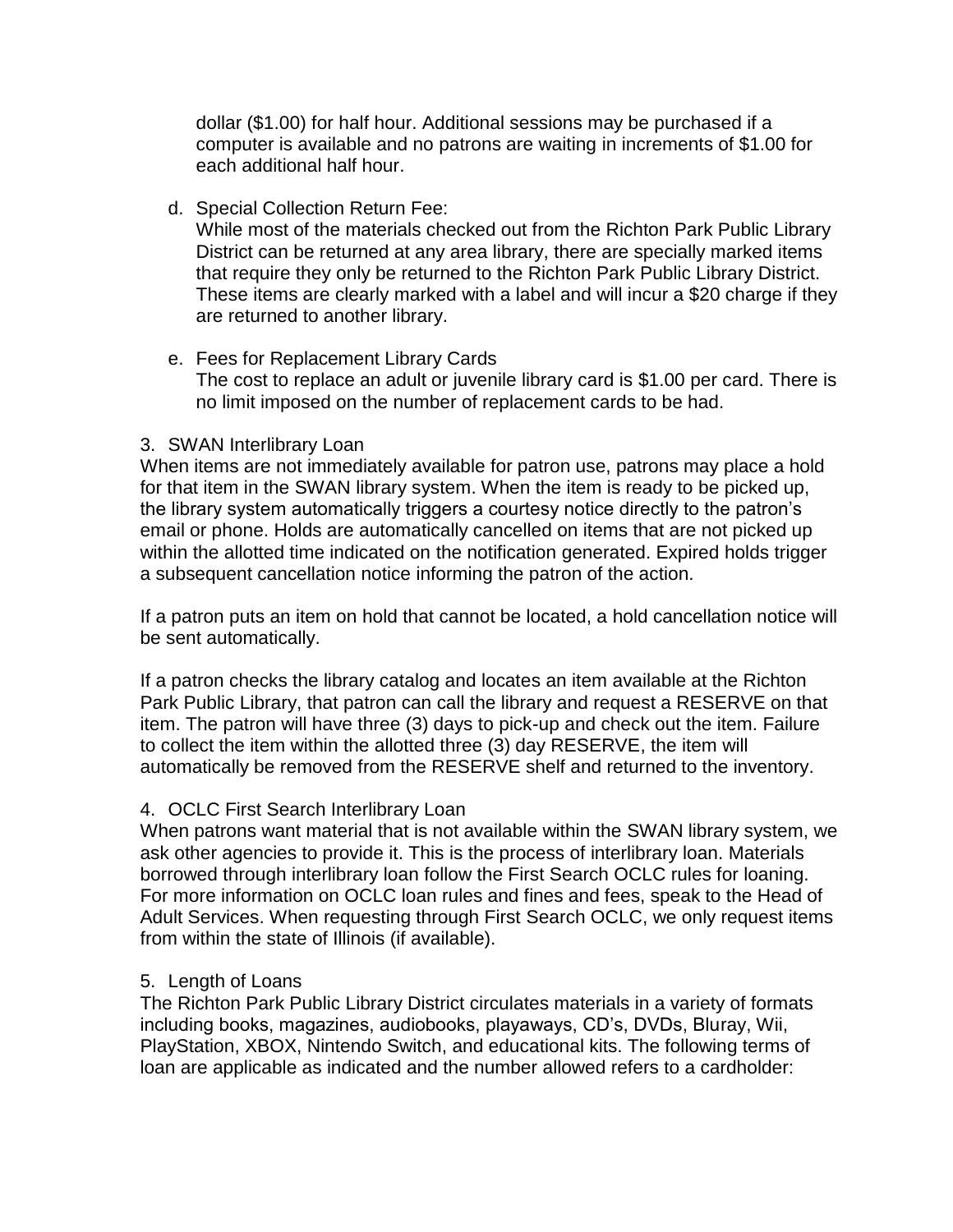General Collection 3-week loan, up to 2 renewals Includes books (all print formats including Large Print & Braille), audiobooks (all formats), magazines, music CDs, & non-fiction videos

Movies & Television Collection 2-week loan, no renewals (Limit 5 per card) Includes all adult, teen, and youth feature films, blu-rays, television series, and video games

| <b>Special Collections</b> |                                                      |
|----------------------------|------------------------------------------------------|
| Equipment                  | 2-week loan, no renewals ( <i>limits may apply</i> ) |
| Playaway View & Launchpad  | 2-week loan, no renewals (Limit 2)                   |
| Juvenile Educational Kits  | 3-week loan, up to 2 renewals                        |
| Book Club in a Bag         | 6-week loan, no renewals (Limit 1)                   |
| <b>Senior Hotspots</b>     | 6-week loan, 2 renewals (Limit 1)                    |

- 6. Lost and/or Damaged Materials
	- A. Materials borrowed are the responsibility of the cardholder.
	- B. Replacement costs are the responsibility of any patron who borrows and loses or damages any library material. The guardian listed on a juvenile card is responsible for all fees on the juvenile's card.
	- C. Materials checked out by Richton Park Public Library cardholders at neighboring libraries are subject to each individual library's home rule and do not follow the Richton Park Public Library Fine Free policy. It is the responsibility of the cardholder to follow the fine and fee structure at any library they utilize outside of the Richton Park Public Library.
	- D. Materials borrowed through OCLC interlibrary loan which are lost or damaged are charged to the patron according to the bill provided by the lending agency.
	- E. Any cardholder that fails to return items in undamaged condition will have fees posted as herein provided:
		- a. Lost and Billed Materials
			- i. Replacement cost of the item as listed in the library system catalog. List price of purchase as set by system.
			- ii. Special collection items have separate pricing fees for missing/damaged items. See label on individual items
			- iii. Billed items that are not returned within 90 days of the overdue date will not be accepted and all bills will remain on the account until paid.
		- b. Damaged materials: If items are returned in a damaged condition that makes them unusable, a \$5.00 fee will be charged for each item.
		- c. Other Replacement Costs

Damaged or Missing Item Replacement Costs

Audio Book case **\$5.00**